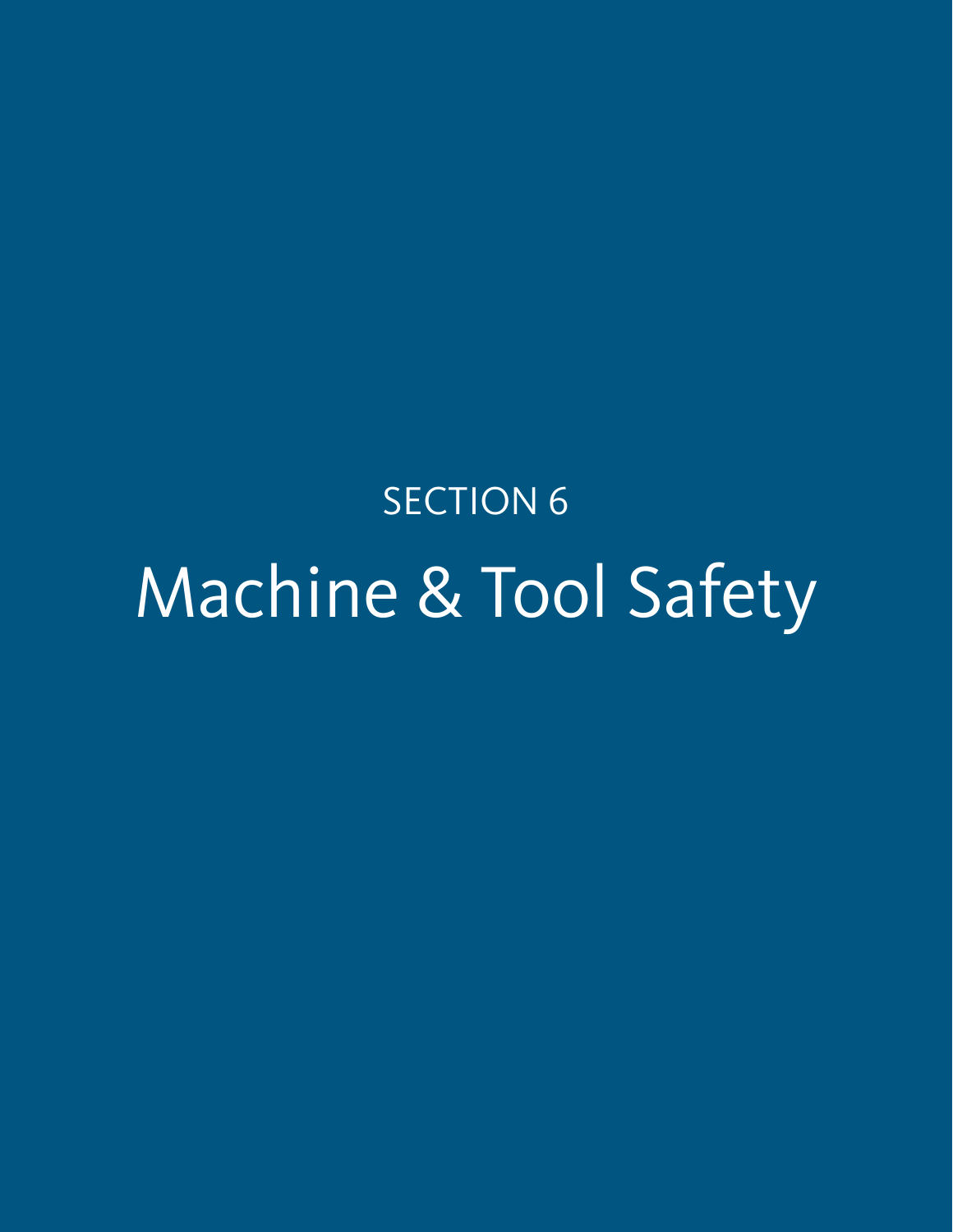# **SECTION 6: MACHINE AND TOOL SAFETY**

## **Overview**

Drill presses, table saws, band saws, grinders, milling machines, and a variety of small tools are used in many campus shops. This section presents safety procedures and guidelines, including the use of guards and personal protective equipment. Information about machinery repair and routine maintenance is also included.

## **General Safety Tips**

Safe work practices in shops are critical to preventing workrelated injuries. Crushed hands and arms, amputations, and other injuries can occur when shop work is done without proper care. Machine parts, functions, or processes that may cause injury must always be controlled or eliminated whenever possible.

Never use machinery without proper training or appropriate guards. Ask your supervisor for training if you do not know how to use a piece of machinery or a power tool.

Stay alert when working, and keep others at a safe distance when using a machine. If you see a co-worker having difficulty working (e.g., from being over-medicated, ill, or excessively tired), let your supervisor know so they can take care of the situation.

## **Machinery Safety Guidelines**

- 1. Get trained on each machine before using.
- 2. Follow instruction manuals.
- 3. Select the appropriate machine/tool for the job.
- 4. Use required PPE and guards.
- 5. Set up before starting. Change dull blades, clamp work, secure bits, and remove chuck keys.
- 6. Make sure operating controls are clearly labeled and easy to reach.
- 7. Turn off machinery when unattended.

Always use lockout/tagout procedures when inspecting or repairing machines. And make sure you report any equipment that is unsafe or needs repair.

## **Drill Press**

A drill press is a machine that is used to drill holes of various sizes in wood, metal, and other materials. Usually mounted or bolted to the floor or work bench, it consists of a base, column, table, spindle, and drill head, which is usually driven by an electric motor. The head has a set of turning handles that move the spindle and chuck vertically. The table can also be adjusted vertically and is usually moved by a rack and pinion. See Figure 6.1.

*Figure 6.1 – Drill Press*



## **Drill Press Requirements and Safeguards**

State regulations require that all drill presses be guarded at all times when in use, secured to the floor or bench, and be in good working condition.

Guards are required for all moving parts, including the point of operation where the work is performed, at all power transmission components, and at all other moving parts of the machine. The adjustable debris guard must always be adjusted and in place before attempting any type of cut.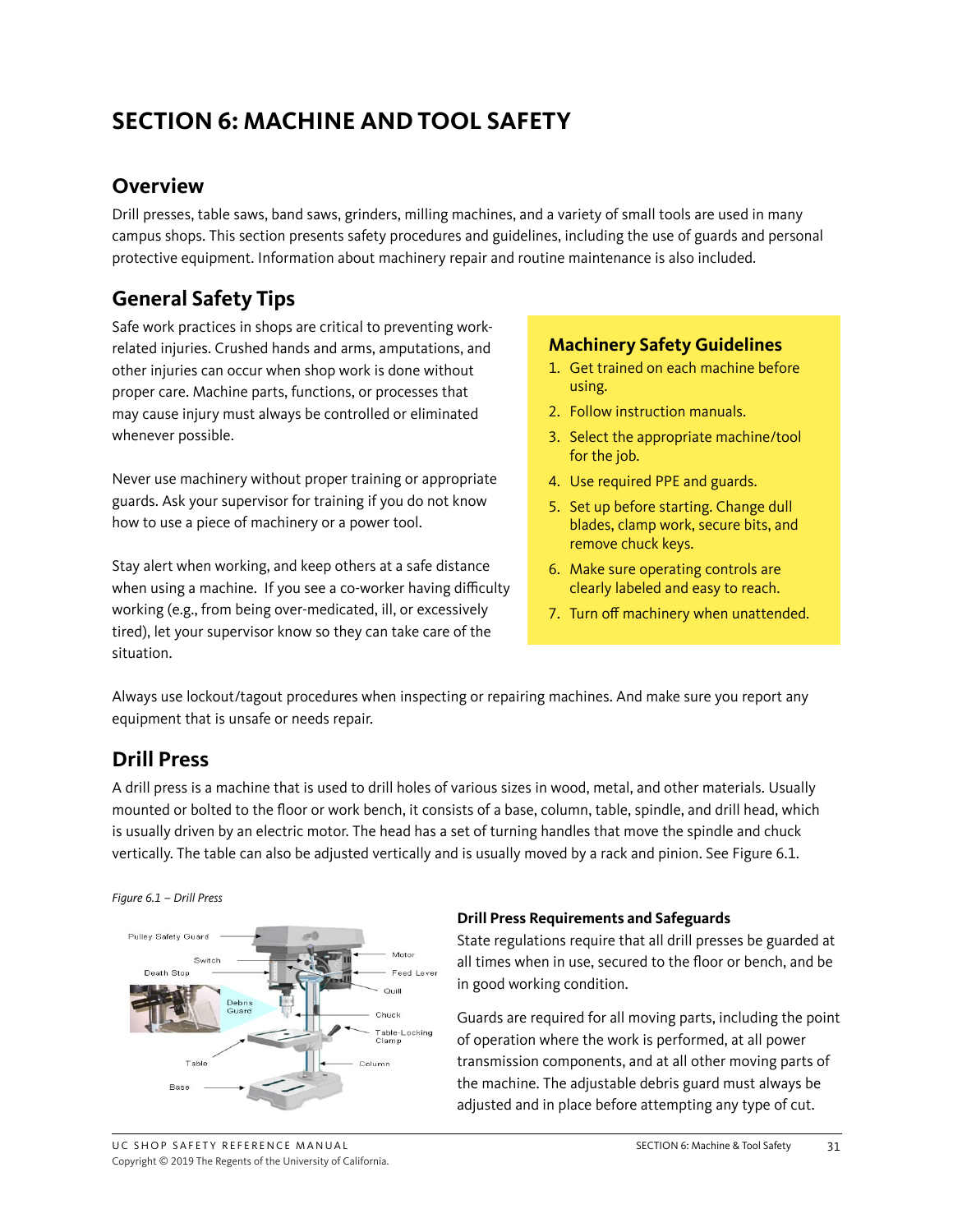

### **Drill Press Training and PPE**

You must receive specific training and PPE before working with a drill press. Training must include instruction from an experienced user on how to operate a drill press, review of the SOP, and the proper use of guards and PPE.

At a minimum, you must always wear safety glasses when operating a drill press. Face shields are recommended for added protection whenever feasible.

## **Drill Press Safety Tips**

- 1. Select round, hex, or triangular shank bits.
- 2. Secure bits and remove chuck before turning on machine.
- 3. Work at speed appropriate for bit size and material.
- 4. Position work to avoid drilling into table.
- 5. Clamp work to table.
- 6. Feed bit evenly into work piece.
- 7. Back out of deep holes.
- 8. Clear off chips with brush after turning off machine.
- 9. Never hold work piece by hand.

## **Table Saw**

A table saw consists of a circular saw blade that is driven by an electric motor. The blade protrudes through the surface of a table, which provides support for the material being cut. The height of the blade determines the depth of the cut that is made in the material, and the angle of the cut is controlled by adjusting the angle of the blade. See Figure 6.2.

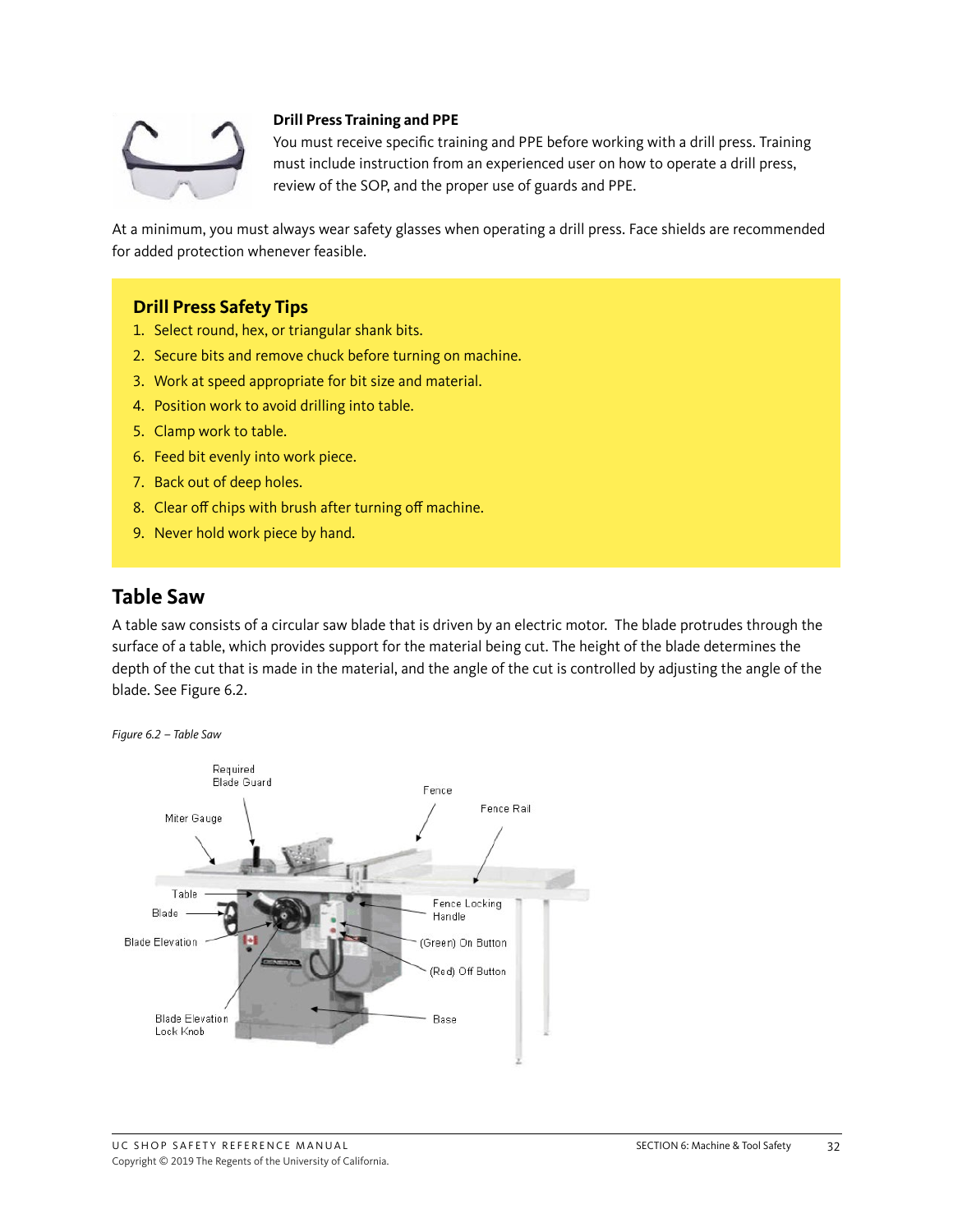## **Table Saw Requirements and Safeguards**

All table saws used in shops must be in good operating condition and be securely mounted. All rotating or moving parts must be guarded. Portions of table saws that extend beyond or behind a table must be covered with a guard, such as a crown guard, or with an exhaust hood if an exhaust system is required. Anti-kickback devices, hood guards, and spreaders are required. Push sticks are highly recommended to keep hands away from blades. All moving parts (belts and gears) and the point of operation must be guarded. Circular table saws must have a hood (crown guard) that completely covers the blade projecting above the table. The guard must ride the thickness of the stock being cut, adjusting to the thickness of the stock.

Keep the blades' guards, spreaders, and anti-kickback devices in place. Align the spreader with the blade. Check their action to make sure they operate properly before cutting.



#### **Table Saw Training and PPE**

You must receive specific training and personal protective equipment (PPE) before working with a table saw. Training must include instruction from an experienced user on how to operate a table saw, review of the SOP, and the proper use of guards and PPE.

You must wear safety glasses, goggles, or face shields when operating a table saw. If the cutting operation is dusty, wear a dust mask. Do not wear gloves, ties, dangling jewelry, long sleeves, or any other loose-fitting clothing that could get caught in the blade. Slip-resistant footwear is also essential.

## **Table Saw Safety Tips**

- 1. Set blade height maximum ¼" (6mm) above stock. This ensures that if your hand slips, you will get a slight cut rather than lose a limb.
- 2. Position guides.
- 3. Make sure tabletop is smooth and polished. Dirty, rough tables require extra force to push the stock through the blade. This can increase your chance of slipping or losing your balance.
- 4. Stand balanced and avoid awkward movements to prevent falling into the blade.
- 5. Select seasoned, dry, flat wood for cutting.
- 6. Check stock for nails, knots screw, stones, etc. These items can become projectiles and cause injury.
- 7. Release work only after it has gone past the blade.
- 8. Use a push stick to cut stock that less than 6" (150 mm) wide.
- 9. Make sure that the blade has stopped turning before you adjust the table.
- 10. Do not leave the saw until the blade has come to a complete stop.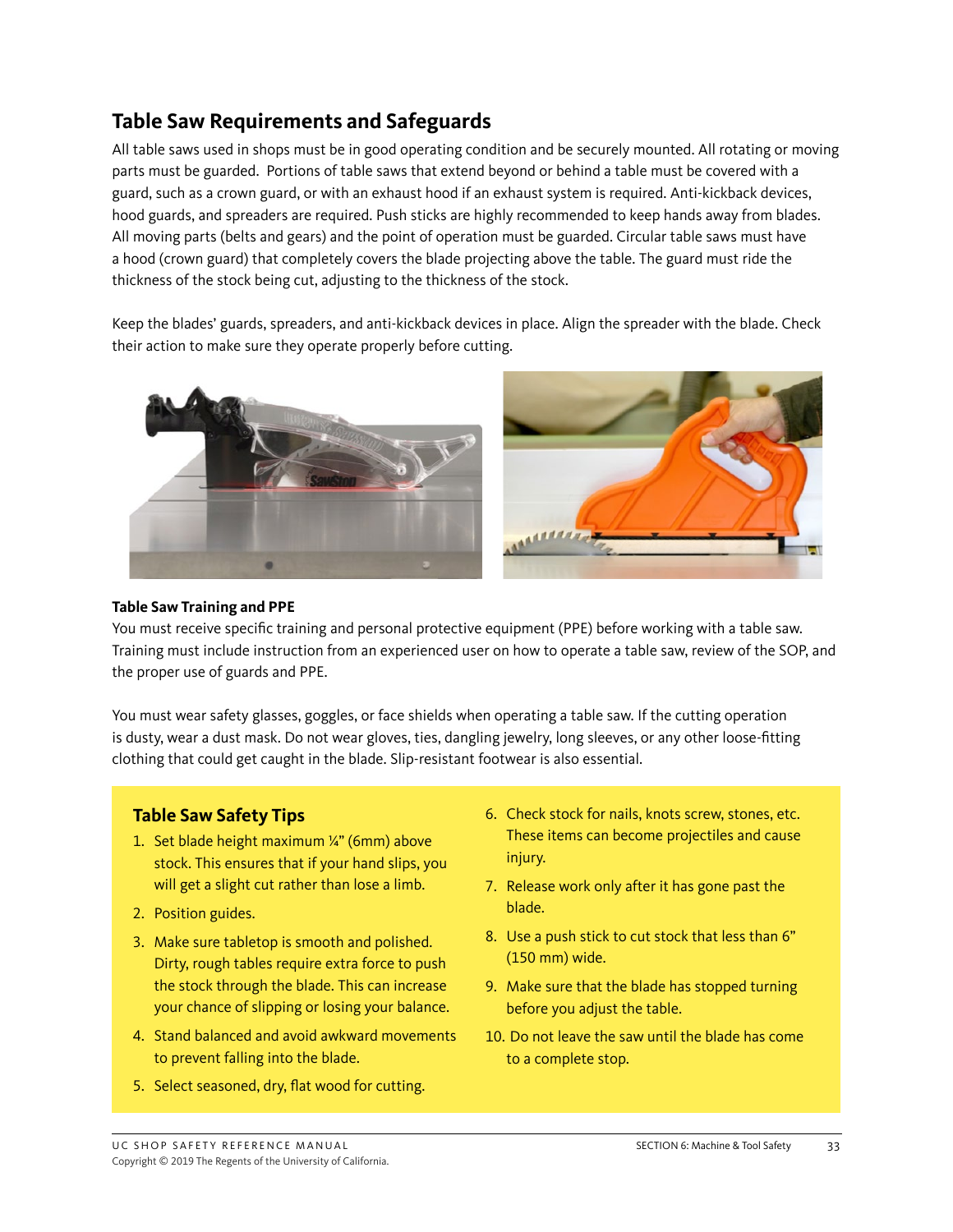## **Band Saw**

Band saws have blades made of continuous bands of metal with teeth along one edge, and are used to cut a variety of materials, including wood and metal. Work pieces are fed into the cutting edge of the blade on vertical machines powered by electric motors. The metal band blade rides on two wheels rotating in the same plane. Band sawing produces uniform cutting as a result of an evenly distributed tooth load. Band saws can be used to produce straight cuts and are also particularly useful for cutting irregular or curved shapes. See Figure 6.3.





#### **Requirements and Safeguards**

All band saws must be secured to the floor or bench, and have blade tension control devices with indicators.

As with other machinery, all moving parts and the point of operation must be guarded. The entire saw blade must be enclosed or guarded, except for the working portion of the blade between the bottom of the guide rolls and the table. Adjust the blade guard as close as possible to the table without interfering with movement of the stock. An adjustable secondary debris guard must also be in place.

Push sticks or push shoes are recommended to keep fingers and hands away from moving blades.

#### **Band Saw Training and PPE**

You must receive specific training and personal protective equipment (PPE) before working with a band saw. Training must include instruction from an experienced user on how to operate a band saw, review of the SOP, and the proper use of guards and PPE.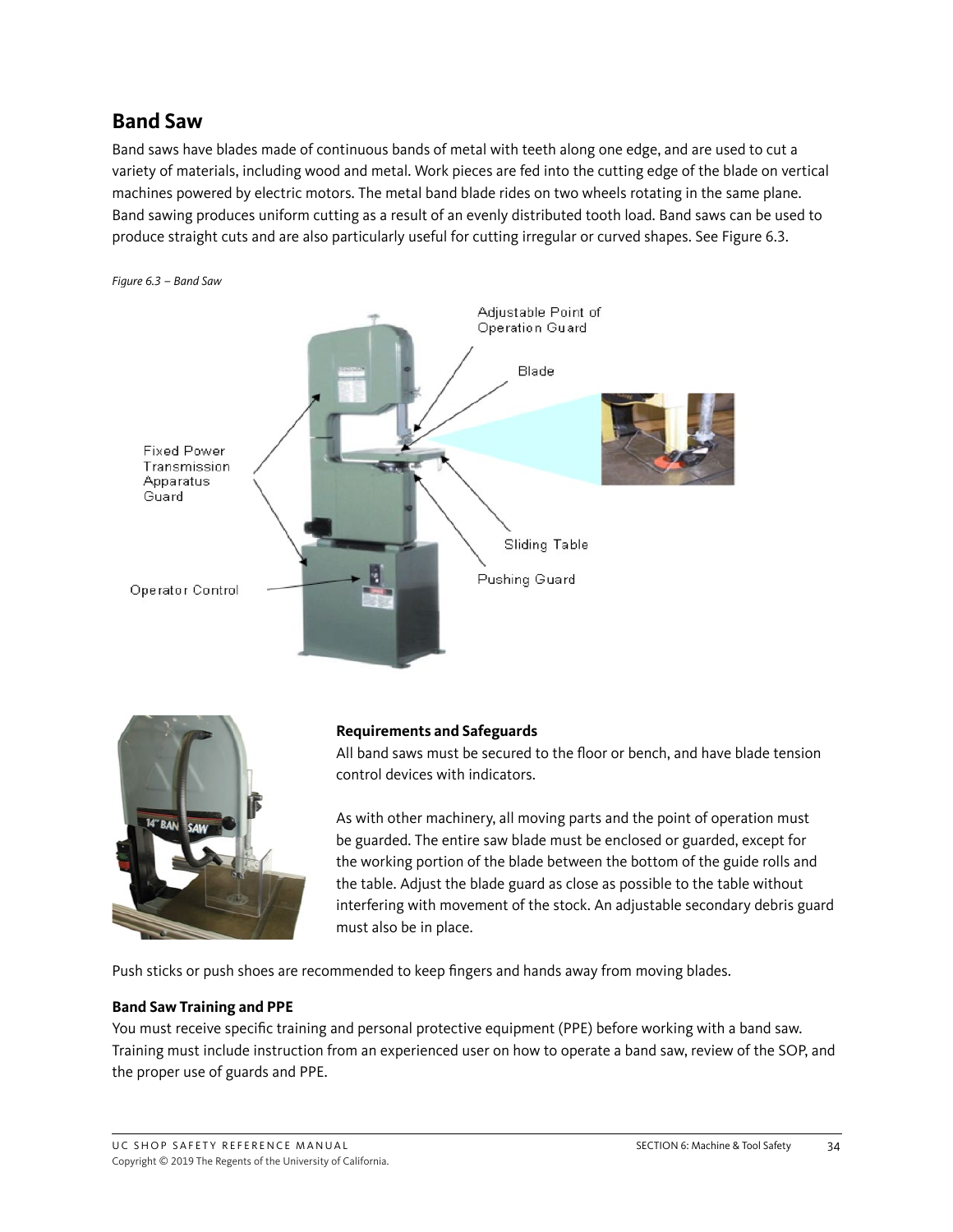Operators must wear safety glasses. If the material being sawed chips severely, use a face shield in addition to safety glasses. Slip-resistant footwear is also essential.

As with any power saw, do not wear gloves, ties, dangling jewelry, long sleeves, or loose-fitting clothing.

### **Band Saw Safety Tips**

- 1. Clear tools, debris, and unnecessary materials off table.
- 2. Verify location of on/off switch and emergency power disconnect.
- 3. Check blade for tightness.
- 4. Adjust the blade guard as close as possible to the table without interfering with movement of the stock.
- 5. Adjust the travel guard down so that the blade will travel within the angle or channel.
- 6. Operate at manufacturer's recommended speed.
- 7. Cut only those materials recommended for use with the machine.
- 8. Do not force material into the blade.
- 9. Unplug power cord before changing blade or servicing.
- 10. Lock power disconnect in "off" position when changing the blade or servicing the saw.
- 11. Test the saw after disconnecting power and before beginning service.

## **Bench or Pedestal Grinder**

A grinder uses an abrasive wheel to grind objects that need to be shaped or repaired. It is often used to remove metal from a work piece, sharpen tools, and clean parts. It consists of a power driven grinding wheel and a tool rest used to guide and feed work-pieces onto the wheel. See Figure 6.4.

*Figure 6.4 – Bench Grinder*

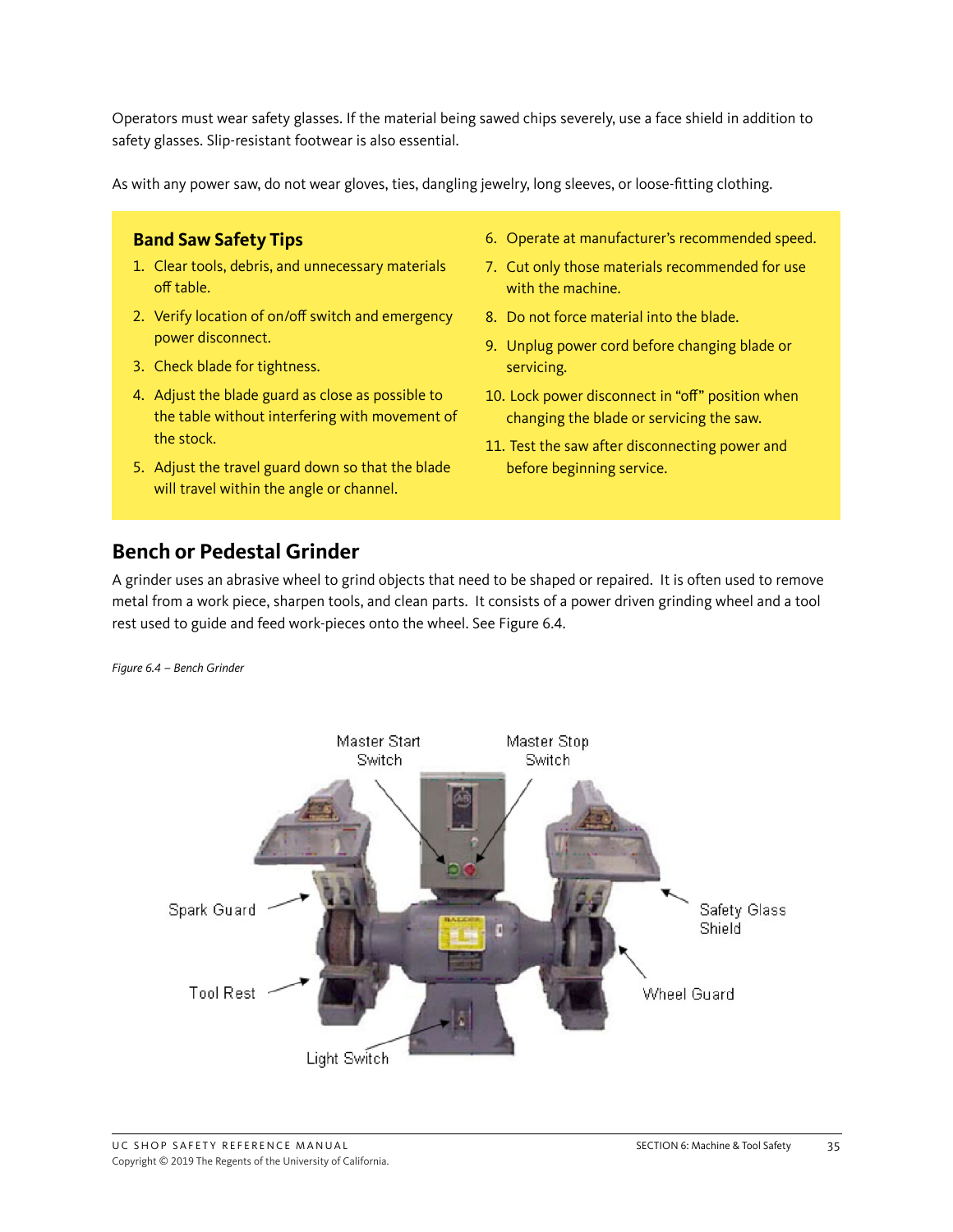

#### **Grinder Requirements and Safeguards**

All grinders must be mounted to floors or benches. The tool rest must be adjusted within one-eighth inch of the grinding wheel. Adjustable tongue (spark) guards should be within one-fourth inch from the wheel. Side guards must cover the spindle, nut and flange, and at least 75% of the wheel. Safety glass shields must be clear to allow the user to see the wheel.

As with all other machinery, guards are required for all moving parts and at the point of operation. Side guards must cover the spindle, nut, flange, and 75% of the wheel. In addition, each stone or wire brush must have an adjustable, clear debris shield (also known as an eye shield).

If metal grinding operations are going to take place, a hot work permit must be obtained.



### **Grinder Training and PPE**

You must receive specific training and personal protective equipment (PPE) before working with a band saw. Training must include instruction from an experienced user on how to operate a grinder, review of the SOP, and the proper use of guards and PPE.

Operators should wear full-face protection and ear protection, and should wear leather gloves and a leather apron.

## **Bench and Pedestal Grinder Safety Tips**

- 1. Stand to the side of the grinder when starting the electric motor.
- 2. Use the correct wheel for the material you are grinding, polishing, or buffing.
- 3. Adjust the tool rest as close as possible to the grinding wheel without touching it. It must have a gap of between one-sixtinth and one-eighth inches.
- 4. Keep the face of the abrasive wheel square. Use a dressing tool to remove some of the abrasive compound to square the wheel.
- 5. Never grind on the side of the wheel. This can cause the wheel to shatter.
- 6. Avoid overheating metal when grinding. If the metal becomes too hot and is allowed to cool too slowly, it may become soft. If it is cooled too quickly (quenched), it may become brittle.
- 7. Dip the metal into the water pot attached to the bottom of the grinder as you shape it to keep it from getting too hot.
- 8. If your grinder does not have a water pot, place a container of water near the grinder to cool the piece you are grinding.

## **Milling Machine**

Milling machines shape metal and other solid materials. A cutter rotates about the spindle axis and table to which the work-piece is affixed. In contrast to drilling, where the drill is moved exclusively along its axis, milling involves movement of the rotating cutter sideways as well as 'in and out'. The cutter and work-piece move relative to each other, generating a tool path along which material is removed. Milling machines may be manually operated, mechanically automated, or digitally automated via computer numerical control. See Figure 6.5.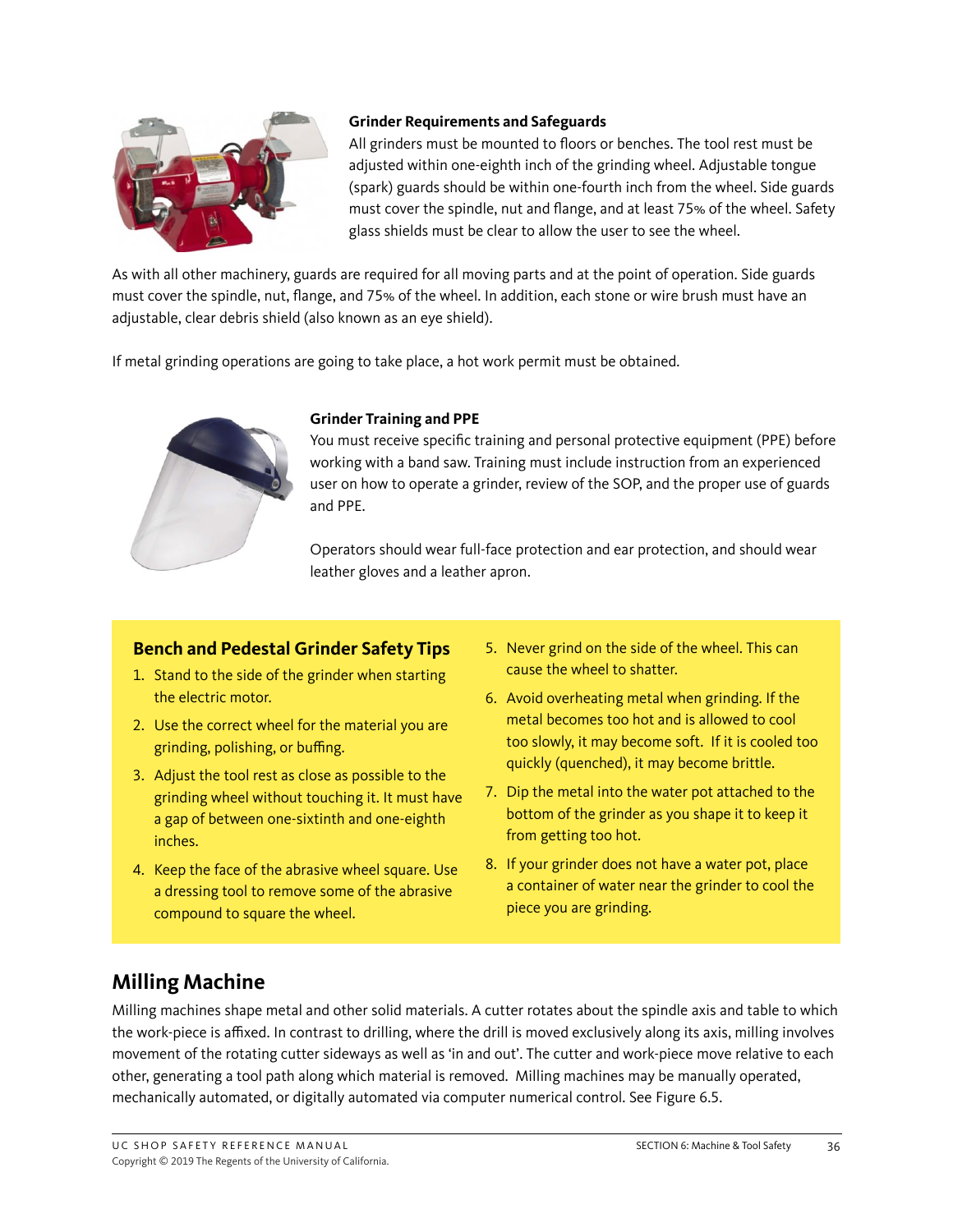

#### **Milling Machine Requirements and Safeguards**

Milling machines must be in good condition and properly lubricated with all moving chains and gears guarded at all times.

As with all other machinery, guards are required for all moving parts and the point of operation. An adjustable chip shield must be in place whenever cutting is taking place.

#### **Milling Machine Training and PPE**

You must receive specific training and personal protective equipment (PPE) before working with a milling machine. Training must include instruction from an experienced user on how to operate a band saw, review of the SOP, and the proper use of guards and PPE.

Operators must always wear safety glasses and slip-resistant shoes. Never wear loose clothing or other articles that dangle and could catch on the cutter.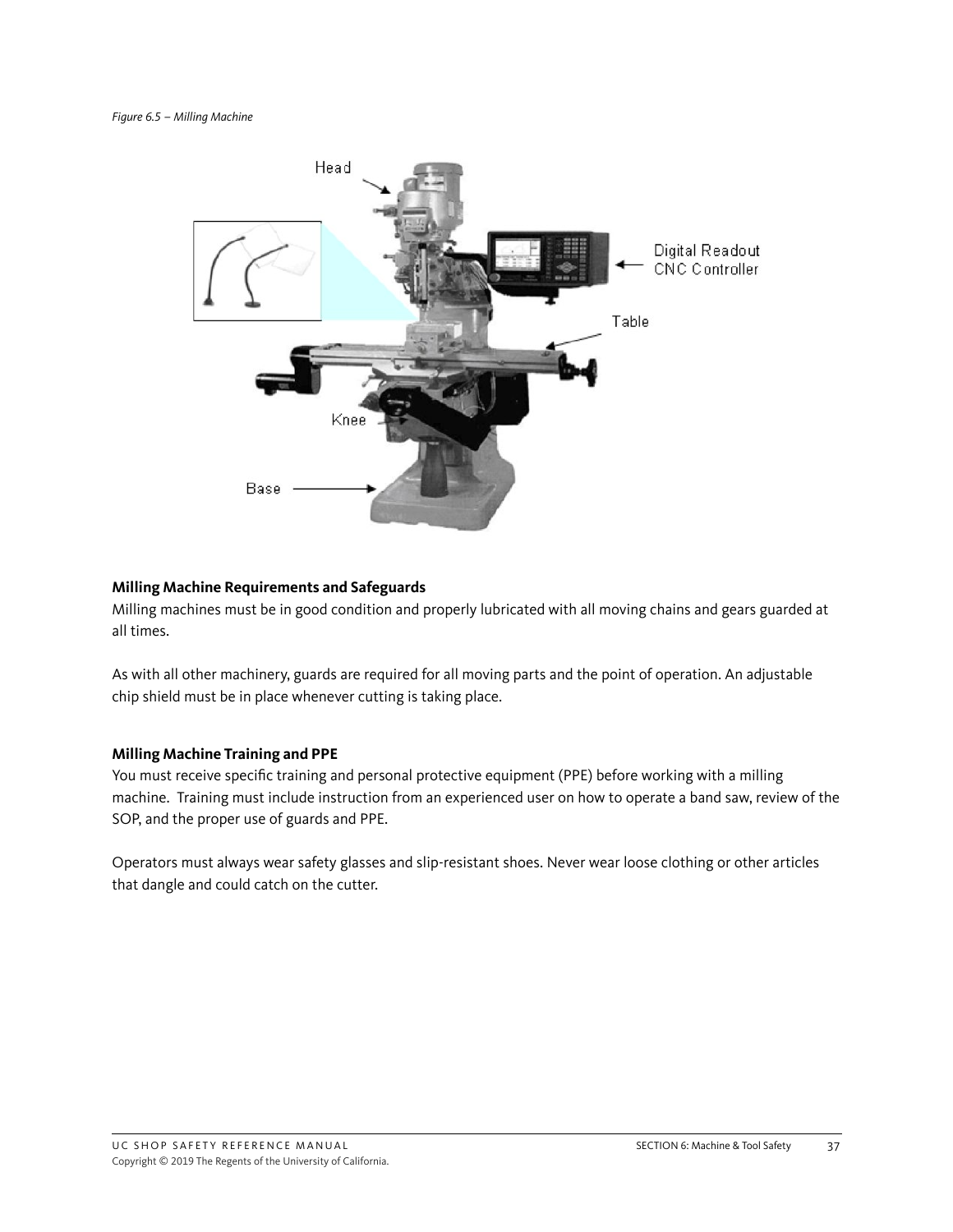## **Milling Machine Safety Tips**

- 1. Keep area around machine clear of debris; wipe up any oil on the floor.
- 2. Clean and dry the table before setting up.
- 3. Secure any holding devices (e.g., vise, angle plate, dividing head, or tail stock).
- 4. Select the right kind of cutter for the job.
- 5. Check to make sure that the machine is turned off before inserting the cutter.
- 6. Make sure that the arbor, cutter, and collars are clean before mounting them in the spindle.
- 7. Handle sharp cutters with a rag.
- 8. Securely set the work piece in the vise with a rubber hammer or mallet.
- 9. Be certain that the holding device clears the arbor and the over-arm supports.
- 10. Select the proper cutting speed, rpm, and rate of feed for the job.
- 11. Disengage the control handles when using automatic feeds.
- 12. Keep hands away from the revolving cutter at all times.
- 13. Never touch the metal chips with your fingers. Clear chips away from the cutter with a brush. After cutting is finished, vacuum or sweep debris rather than blowing with an air hose.
- 14. Release any automatic feeds after the job is complete.
- 15. Clean and wipe the machine when finished.

## **Hand & Power Tools**

Shop workers often take hand and power tools for granted since they are used so frequently. This can make it easy to forget the potential danger they may pose. Nevertheless, many tool-related accidents occur due to improper maintenance or misuse of hand and power tools. Pay close attention to the condition of your tools and know how to use them properly.



#### **Hand Tools**

Hand tools are manually powered tools such as pliers, screwdrivers, hammers, hand saws, and wrenches. While not powered by an external source, hand tools can be dangerous if improperly handled or used to perform the wrong task.

Never use a tool for something other than for what it was intended. Common examples of misuse include using a wrench for a hammer or using a screwdriver as a crowbar. Don't use extender or "cheater" bars to increase leverage or force on wrenches.

Keep hand tools in good working condition and always inspect them before using.

## **Hand Tool Safety Tips**

- 1. Keep knife and saw blades sharpened.
- 2. Direct blades away from other workers in the work area.
- 3. Replace wrenches when jaws are worn and begin to slip.
- 4. Replace tools with splintered handles, cracked blades, or any other defect.
- 5. Use tools for their intended use only.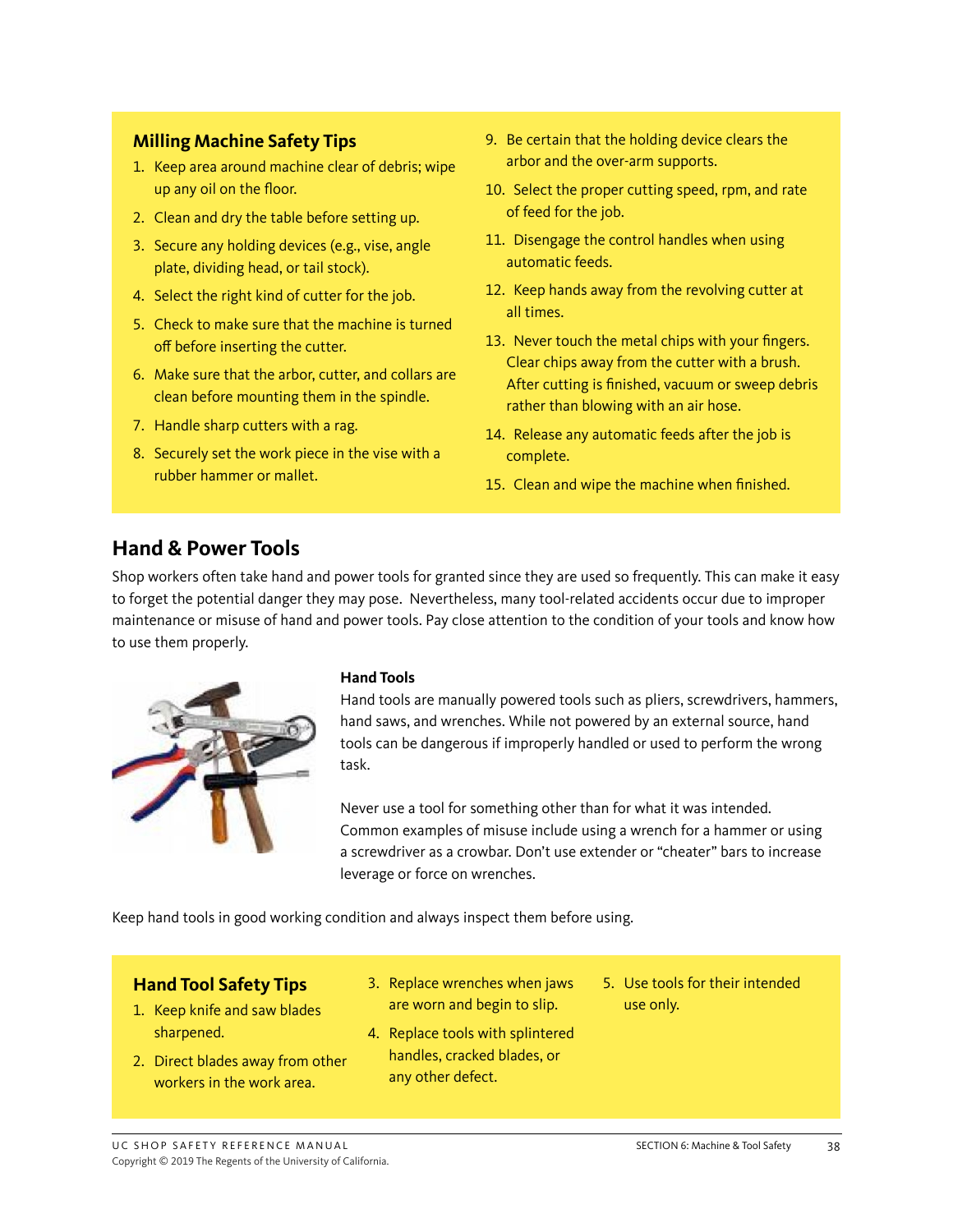#### **Power Tools**

Power tools are classified by their power source and include electrical, pneumatic, liquid fuel, hydraulic, and powder actuated tools. Potential hazards include electric shock and injury from moving parts.

Most power tools are designed with safety in mind. Manufacturers must follow Occupational Safety and Health Administration (OSHA) guidelines that require all power tools to have guards, switches and controls, electrical grounding,

### **Power Tools That Require Guards**

- 1. Tools with non-flush projections on revolving or reciprocating edges.
- 2. Tools with wheels.
- 3. Tools with blades.
- 4. Tools with sanding and grinding parts.

and maintenance guidelines. These features are important for your safety. Do not use any tools that have broken or missing guards, switches, or grounding conductors. Never remove safety guards.

#### **Electrical Tools**

Examples of electrical power tools include power drills, power saws, and power grinders. Electrical tools introduce the risk of shock, which can potentially lead to serious injury. To help avoid electrical shock, it is required that all exposed non-current carrying metal parts of tools that may become energized be grounded.

### **Safety Guidelines for Electrical Tools**

- 1. Inspect cords for defects such as cracks, frays, and other signs of wear or faults in the cord insulation.
- 2. Use properly grounded tools with three-prong plugs and double insulation.
- 3. Inspect the plug for cracks and for missing, loose, or faulty prongs.
- 4. Use manufacturer recommended guards and shields.
- 5. Switch off tools before connecting them to a power supply.
- 6. Disconnect the power supply before making adjustments or changing accessories.
- 7. During use, keep power cords clear of tools and away from the path that the tool will take.
- 8. Use approved extension cords that have the proper wire size (gauge) for the length of cord and power requirements of the electric tool that you are using.
- 9. Use appropriate PPE for the work you are doing. This may include items such as safety glasses or goggles, hearing protection, dust mask, gloves, safety boots or shoes, or rubber boots.



#### **Pneumatic Tools**

Pneumatic tools are powered by compressed air. Common types of these airpowered hand tools include nail guns, stapling guns, grinders, drills, riveting guns, and jackhammers. These tools can cause injuries due to flying parts or loose attachments. Before you begin a job, make sure that pneumatic tools are fastened securely to their air hoses to prevent them from becoming disconnected while in use.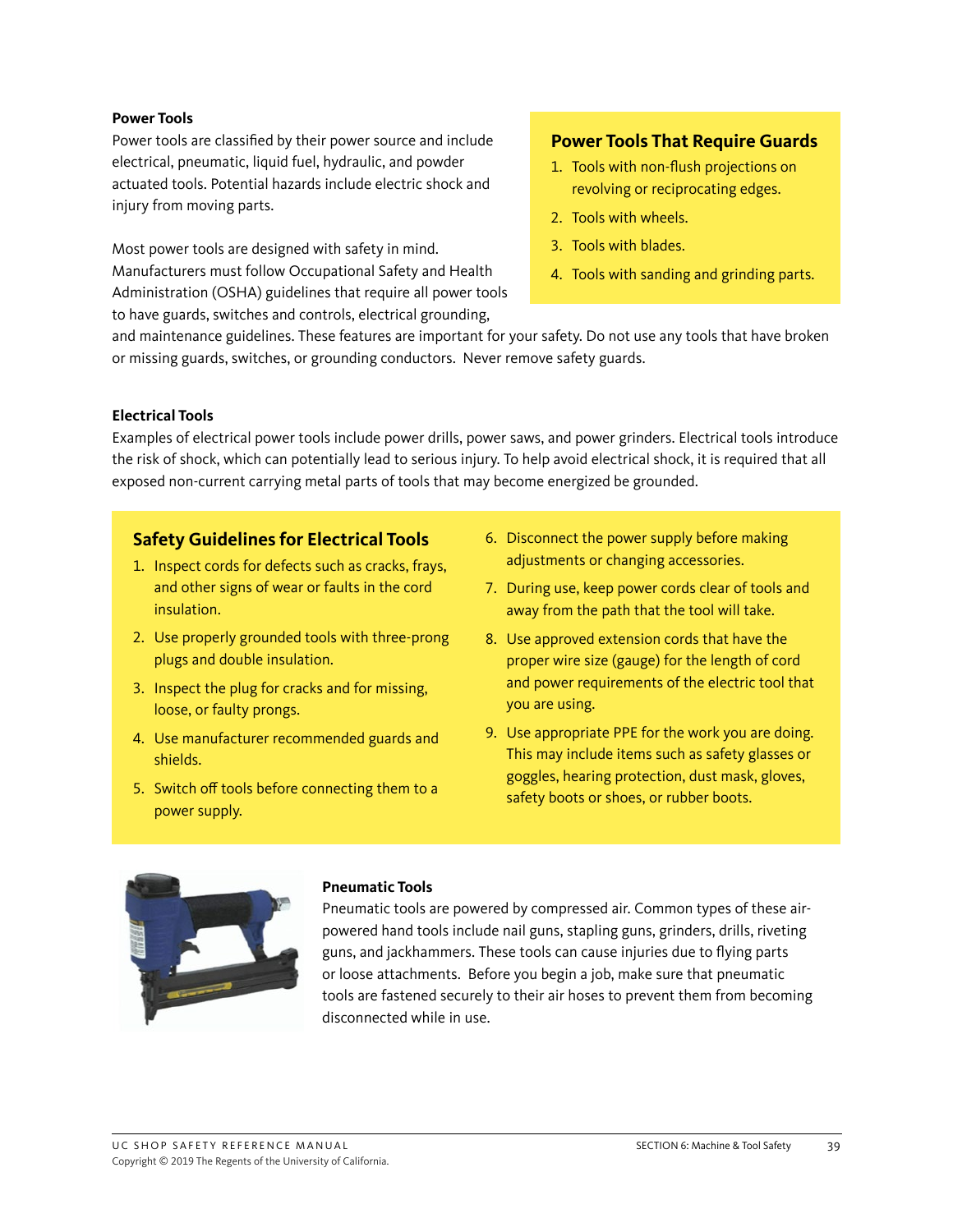## **Safety Guidelines for Pneumatic Tools**

- 1. Review the manufacturer's instructions before using a tool.
- 2. Wear safety glasses or a face shield and, where necessary, safety shoes or boots and hearing protection.
- 3. Make sure air hoses do not present a tripping hazard.
- 4. Never point a compressed air gun at another person.
- 5. Use the recommended air pressure for the task.
- 6. Post warning signs where pneumatic tools are used. Set up screens or shields in areas where

nearby workers may be exposed to flying fragments, chips, dust, and excessive noise.

- 7. Ensure that the compressed air supplied to the tool is clean and dry. Dust, moisture, and corrosive fumes can damage a tool. An in-line regulator filter and lubricator increases tool life.
- 8. Keep tools clean and lubricated, and maintain them according to the manufacturers' instructions.
- 9. Do not attempt to catch falling machinery or power tools.
- 10. Support heavy tools with a counter-balance when possible



#### **Liquid Fuel Tools**

Liquid fuel-powered tools are usually powered by gasoline. Examples of liquid fuel tools include chain saws, lawn mowers, concrete saws, and pressure washers. When used properly and according to the manufacturer's instructions, these types of tools are very dependable and safe. Like any other kind of tool, there can be some serious hazards involved if they are used improperly. The most serious hazards presented by these tools are dangerous exhaust fumes and vapors that can burn or explode. Proper ventilation, careful handling of fuel, and attention to fire safety can help reduce these hazards.

## **Safety Guidelines for Liquid Fuel Tools**

- 1. Shut and cool down the engine before refilling a fuel tank.
- 2. Always transport fuel in approved flammable liquid containers.
- 3. Have fire extinguishers available when working.
- 4. Always wear foot, eye, face, head, and ear protection when required.

#### **Hydraulic Tools**

Hydraulic tools are powered by a hydraulic pump which can be hand, foot, or engine powered, or even built into the tool itself. Hydraulic tools generate, control, and transmit power by the use of pressurized liquids. Examples of hydraulic tools include jacks, presses, and impact wrenches. Hydraulic power tools present various hazards, including trip hazards or slipping hazards from oil leaks.

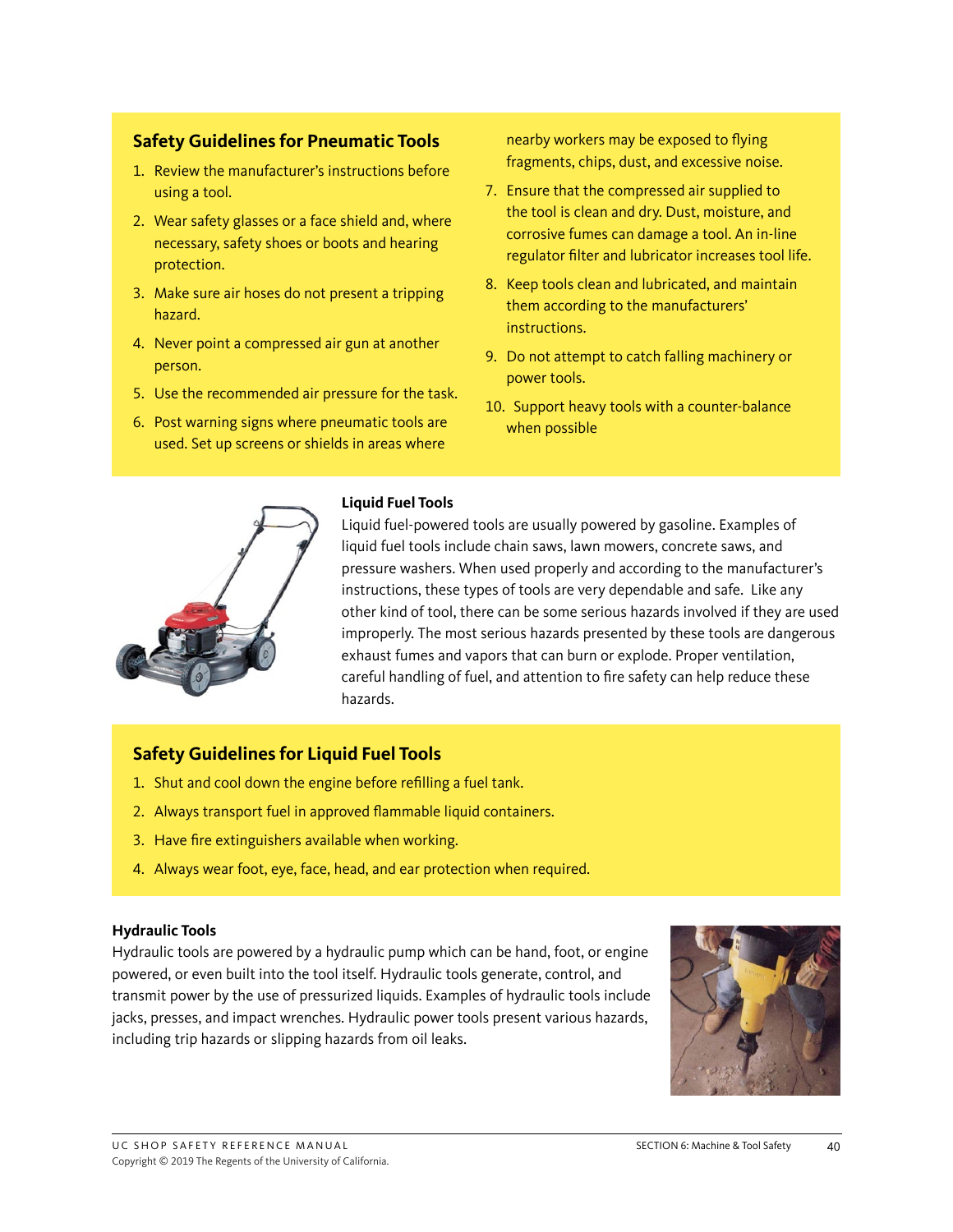## **Safety Guidelines for Hydraulic Tools**

- 1. Never exceed the load limit marked on the tool.
- 2. Always use a hydraulic jack on a firm and level surface.
- 3. Visually inspect all hydraulic tools at least once every six months.
- 4. Visually inspect all jacks used outside the shop before they go out and when they return.
- 5. Immediately inspect any hydraulic tool when subjected to an abnormal load, pressure, or shock.
- 6. Always use leather gloves, safety shoes, and face, eye and ear protection.
- 7. Consider using impact-resistant gloves.



### **Powder Actuated Tools**

A powder-actuated tool is a nail gun used in construction and fabrication to join materials to hard substrates such as steel and concrete. This technology relies on a controlled explosion created by a small chemical propellant. An example of a powder-actuated tool is a concrete fastener.

Powder-actuated tools come in both low and high velocity types. Either design can be dangerous to operate. In low velocity tools, the propellant acts on a piston in the chamber, which drives the fastener into the substrate. In high velocity tools, the propellant acts directly on the fastener, similar to a firearm.

## **Safety Guidelines for Powder Actuated Tools**

- 1. Never point a powder-actuated tool at another person.
- 2. Use an alignment guide when shooting a fastener into an existing hole.
- 3. Do not fire fasteners into materials that would let them pass through to the other side.
- 4. Stay at least three inches away from the edges or corners of materials like brick or concrete.
- 5. Stay one-half inch away from a steel corner or edge. In steel, the fastener must not come any closer than one-half inch from a corner or an edge.
- 6. Do not drive fasteners into hard or brittle materials that might chip or splatter, or make the fastener ricochet.
- 7. Always wear hand, eye, ear, and face protection.



## **Machine Maintenance: Repairs and Inspection**

## **Who can repair machinery?**

Only authorized individuals, such as the shop supervisor, manager, designee, or approved vendor can repair machinery. User manuals or Standard Operating Procedures (SOPs) must be consulted and followed when maintaining or repairing equipment. Any piece of machinery that undergoes repair, whether it is repaired in-house or sent out, must have

documentation which clearly outlines the extent of the repairs. Records of machinery repair must be maintained in the shop.